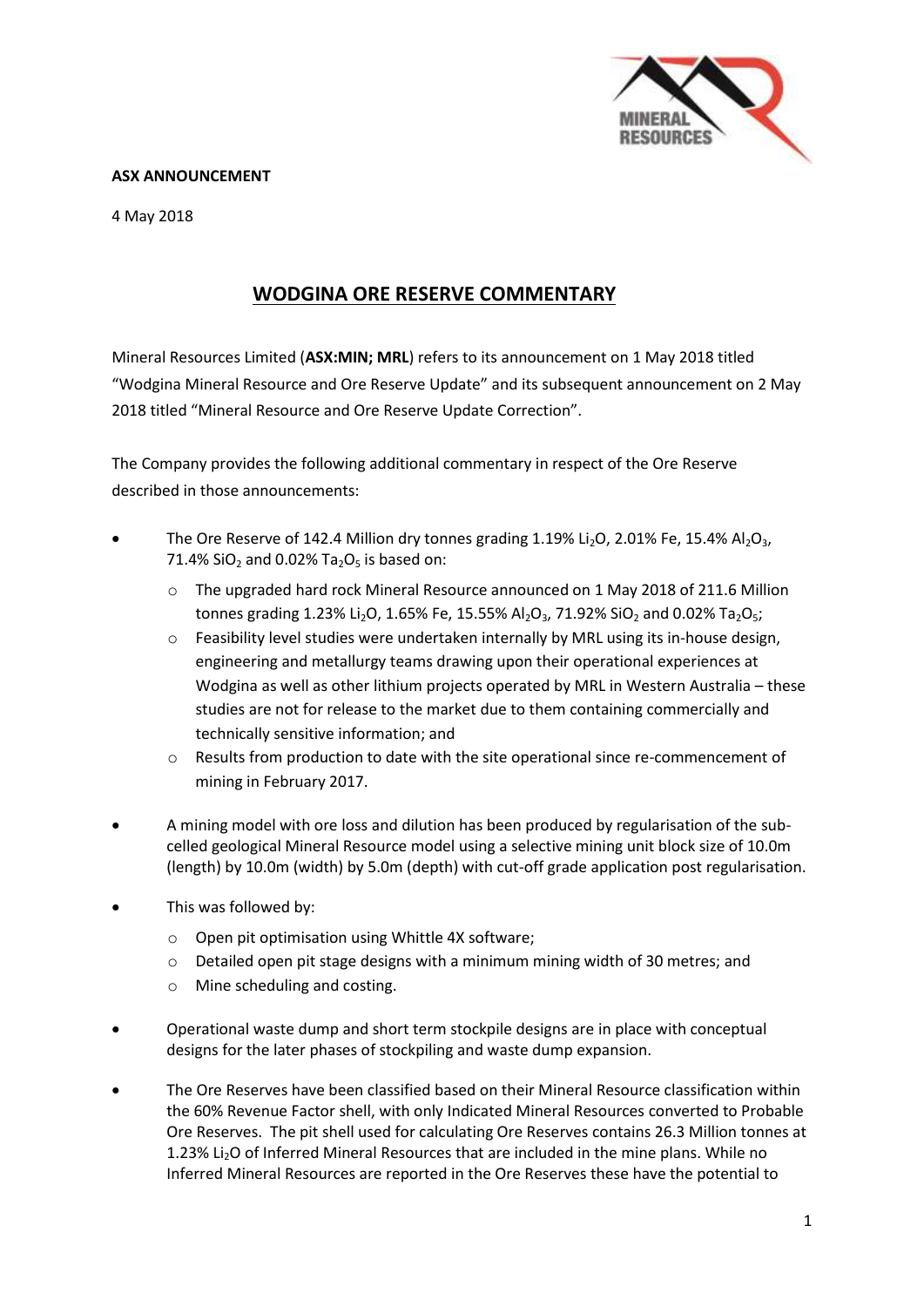

increase the mining inventory with further drilling and metallurgical testing. The Ore Reserve is a subset of the Mineral Resources.

- All required environmental approvals are in place for the current Wodgina mine operation, the new spodumene processing plant, a 65MW power station and tailings storage facilities.
- All required native title and heritage agreements are in place for the current operation underway. These include Native Title and Heritage agreements with the Karriyarra people.
- Additional approvals for expansion of mining and infrastructure including an aerodrome are currently being sought.
- Current and planned mining is by use of conventional open pit methods. The current primary mine production fleet comprises Hitachi EX2600, EX3600 excavators, Komatsu PC2000 and PC7000 excavators and 19x Caterpillar CAT789D Haul trucks or similar equivalents with all required infrastructure for mining currently in place.
- Waste rock characterisation studies have been completed and indicate Potentially Acid Forming material. Waste characterisation continues to be undertaken as part of ongoing operations.
- The key parameters used for conversion of the Mineral Resources to Ore Reserves include (but are not limited to) the following:

#### **Production**

Annual production of 750,000 dry metric tonnes of 6% Li2O Spodumene concentrate. This plant is currently under construction and will be delivered in three trains, each with a capacity of 250ktpa (see ASX announcement dated 01 May 2018 for further details).

#### **Processing**

- o When completed the processing plant will consist of:
	- A three-stage crushing circuit primary crushing, secondary crushing, highpressure grinding rollers (HPGRs) with capacity of 10mtpa ;
	- A modular wet processing plant three parallel trains each producing 250ktpa of spodumene;
	- Ball milling, de-sliming and iron removal stages;
	- A conventional spodumene flotation circuit; and
	- Filtration of the spodumene concentrate to <10% moisture for transport to Port Hedland for shipping;
- o An overall Lithium metal processing recovery of 65%; and
- o A cut-off grade of 0.5% Li2O as required to achieve target plant feed grades.

#### **Geotechnical / Mining**

- o An overall pit slope of 43° as estimated from past and present mining practices; and
- $\circ$  Ore recovery of 100% supported by reconciliation of actual production against the mining model.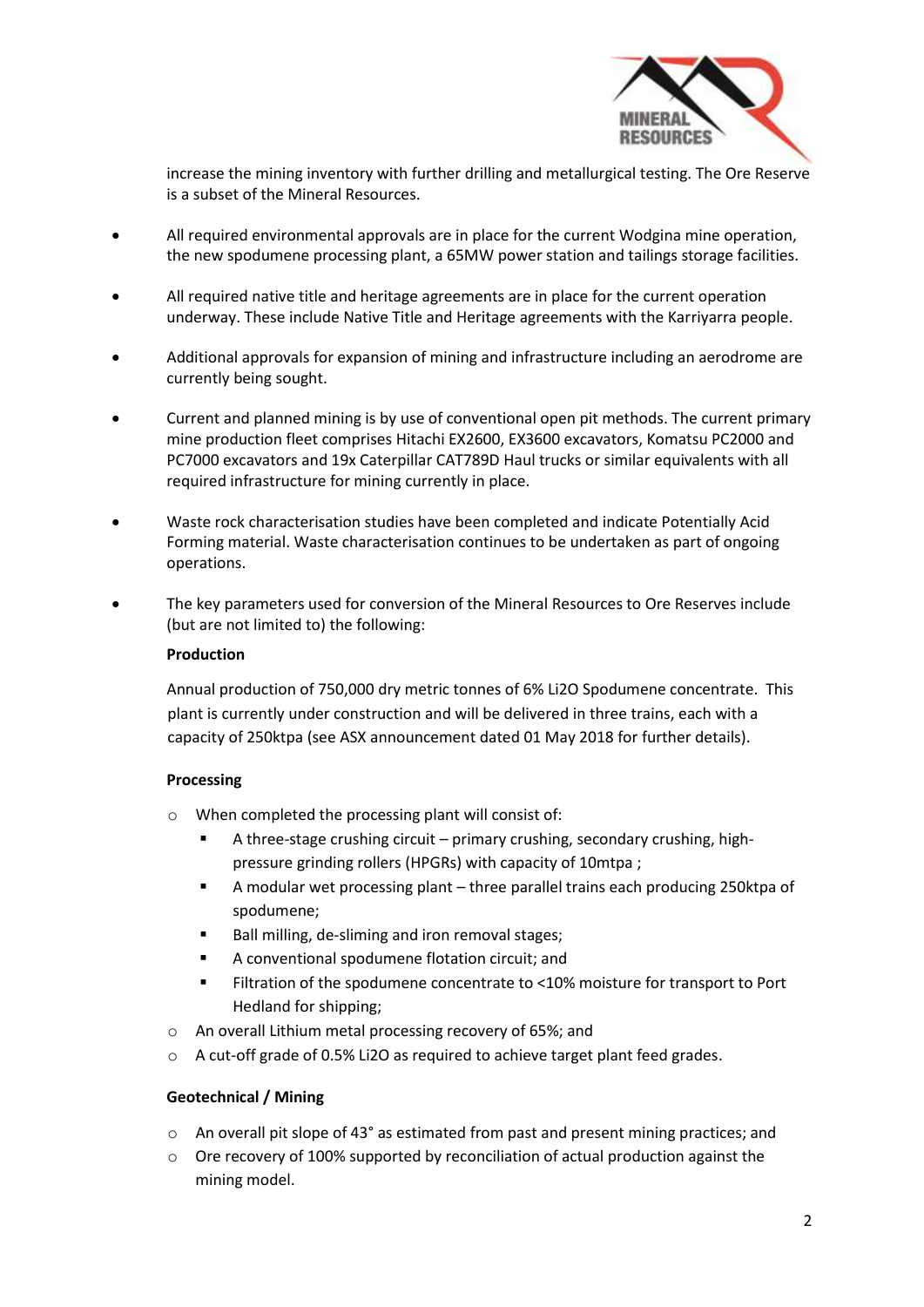

## **Pricing**

Pricing estimates of DSO and Spodumene products are internal price forecasts based on:

- o Prices received for existing DSO and Spodumene products from MRL lithium operations at Wodgina and Mt Marion;
- o External price forecast studies;
- o Exchange rate from MRL corporate projections; and
- o No deleterious content discounts have been applied.

#### **Costs**

- o Transportation costs have been estimated using projections of actual operating costs;
- o Government royalties have been included in the costs; and
- o Treatment and processing costs have been estimated based on various existing commercial MRL Crushing and Lithium and Iron Ore processing operations.

## **ENDS**

For further information, please contact:

#### **Simon Rushton**

Executive General Manager – Corporate Development/ Company Secretary Mineral Resources Limited T: +61 8 9329 3600 E: simon.rushton@mrl.com.au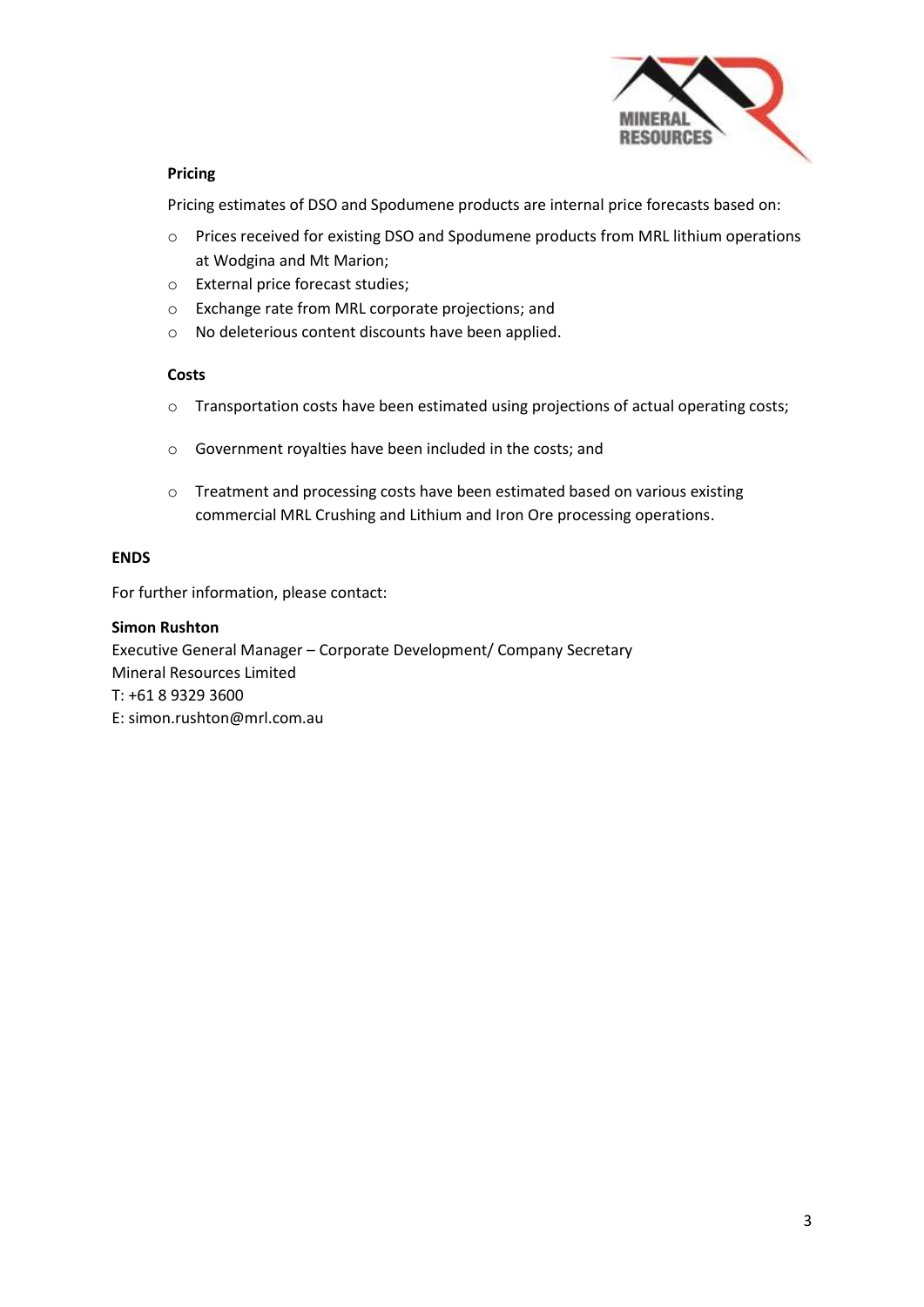

## **ESTIMATION AND REPORTING OF ORE RESERVES**

| <b>Criteria</b>                                                          | <b>JORC Code Explanation</b>                                                                                                                                                                                                                                                                                                                                                                                                                                                                                                                                                                                                                                                                                                                                                                             | <b>Commentary</b>                                                                                                                                                                                                                                                                                                                                                                                                                                                                                                                                                                                                                                                                                                                                                                                                                                                                                                            |
|--------------------------------------------------------------------------|----------------------------------------------------------------------------------------------------------------------------------------------------------------------------------------------------------------------------------------------------------------------------------------------------------------------------------------------------------------------------------------------------------------------------------------------------------------------------------------------------------------------------------------------------------------------------------------------------------------------------------------------------------------------------------------------------------------------------------------------------------------------------------------------------------|------------------------------------------------------------------------------------------------------------------------------------------------------------------------------------------------------------------------------------------------------------------------------------------------------------------------------------------------------------------------------------------------------------------------------------------------------------------------------------------------------------------------------------------------------------------------------------------------------------------------------------------------------------------------------------------------------------------------------------------------------------------------------------------------------------------------------------------------------------------------------------------------------------------------------|
| <b>Mineral Resource</b><br>estimate for<br>conversion to Ore<br>Reserves | Description of the Mineral Resource<br>$\bullet$<br>estimate used as a basis for the<br>conversion to an Ore Reserve.<br>Clear statement as to whether the<br>$\bullet$<br>Mineral Resources are reported<br>additional to, or inclusive of, the Ore<br>Reserves.                                                                                                                                                                                                                                                                                                                                                                                                                                                                                                                                        | The Mineral Resource estimate used for conversion<br>$\bullet$<br>to Ore Reserves dated 30 April 2018 was compiled by<br>Mr Lynn Widenbar of Widenbar and Associates Pty<br>Ltd and is based on: historical drilling information<br>provided and prepared by Cube Consulting during<br>September 2013; and recent exploration drilling<br>completed by MRL: from September 2016 to July<br>2017; and February to March 2018.<br>The Mineral Resource estimate is based on a cut-off<br>grade of 0.5% Li2O.<br>The Mineral Resource estimate is not additional to<br>the Ore Reserve estimate. The Ore Reserve estimate<br>is a sub-set of the Mineral Resource estimate.                                                                                                                                                                                                                                                     |
| Site visits                                                              | Comment<br>site<br>visits<br>on<br>any<br>$\bullet$<br>undertaken by the Competent Person<br>and the outcome of those visits.<br>If no site visits have been undertaken<br>$\bullet$<br>indicate why this is the case.                                                                                                                                                                                                                                                                                                                                                                                                                                                                                                                                                                                   | The Competent Person is Mr Ross Jaine (MAusIMM) a<br>$\bullet$<br>full-time employee of MRL.<br>A number of visits were undertaken prior to and<br>$\bullet$<br>during recommencement of mining operations at the<br>site.                                                                                                                                                                                                                                                                                                                                                                                                                                                                                                                                                                                                                                                                                                   |
| Study status                                                             | level of<br>The<br>type<br>and<br>study<br>$\bullet$<br>undertaken<br>enable<br>Mineral<br>to<br>Resources to be converted to Ore<br>Reserves.<br>The Code requires that a study to at<br>$\bullet$<br>least Pre-Feasibility Study level has<br>been undertaken to convert Mineral<br>Resources to Ore Reserves. Such<br>studies will have been carried out and<br>will have determined a mine plan<br>that is technically achievable and<br>viable,<br>that<br>economically<br>and<br>material Modifying Factors have<br>been considered.                                                                                                                                                                                                                                                               | The Ore Reserve estimate is based on feasibility level<br>$\bullet$<br>studies undertaken by MRL and the results of<br>production to date with the site operating since re-<br>commencement of mining in February 2017.                                                                                                                                                                                                                                                                                                                                                                                                                                                                                                                                                                                                                                                                                                      |
| Cut-off<br>parameters                                                    | The basis of the cut-off grade(s) or<br>$\bullet$<br>quality parameters applied.                                                                                                                                                                                                                                                                                                                                                                                                                                                                                                                                                                                                                                                                                                                         | A cut-off of 0.5% Li2O has been used to achieve<br>$\bullet$<br>required plant feed grades.                                                                                                                                                                                                                                                                                                                                                                                                                                                                                                                                                                                                                                                                                                                                                                                                                                  |
| Mining factors or<br>assumptions                                         | The method and assumptions used as<br>$\bullet$<br>reported in the Pre-Feasibility or<br>Feasibility Study to convert the<br>Mineral Resource to an Ore Reserve<br>either by application<br>(i.e.<br>οf<br>appropriate factors by optimisation<br>or by preliminary or detailed design).<br>The<br>choice,<br>nature<br>and<br>$\bullet$<br>appropriateness of the selected<br>mining method(s) and other mining<br>including<br>parameters<br>associated<br>design issues such as pre-strip,<br>access, etc.<br>The assumptions made regarding<br>$\bullet$<br>geotechnical parameters (eg pit<br>slopes, stope sizes, etc), grade control<br>and pre-production drilling.<br>The major assumptions made and<br>$\bullet$<br>Mineral Resource model used for pit<br>optimisation<br>and<br>stope<br>(if | <b>Mining Method</b><br>Current and planned mining of the resource is by use<br>$\bullet$<br>of conventional open pit methods. The current<br>primary mine production fleet comprises Hitachi<br>EX2600, EX3600 excavators, Komatsu PC2000 and<br>PC7000 excavators and Caterpillar CAT789D Haul<br>trucks and similar equivalents.<br>Mine designs comprise detailed pit designs for the<br>$\bullet$<br>Life-of-Mine plan. Operational waste dump and short<br>term stockpile designs are in place with conceptual<br>designs for the later phases of stockpiling and waste<br>dump expansion.<br>Optimisation<br>The deposit was optimised using Whittle Optimisation<br>software.<br>Indicated and Inferred Mineral Resource categories<br>$\bullet$<br>were used in the Whittle Optimisation process.<br>An overall slope of 43° has been used for optimisation<br>as estimated from past and present mining practices. |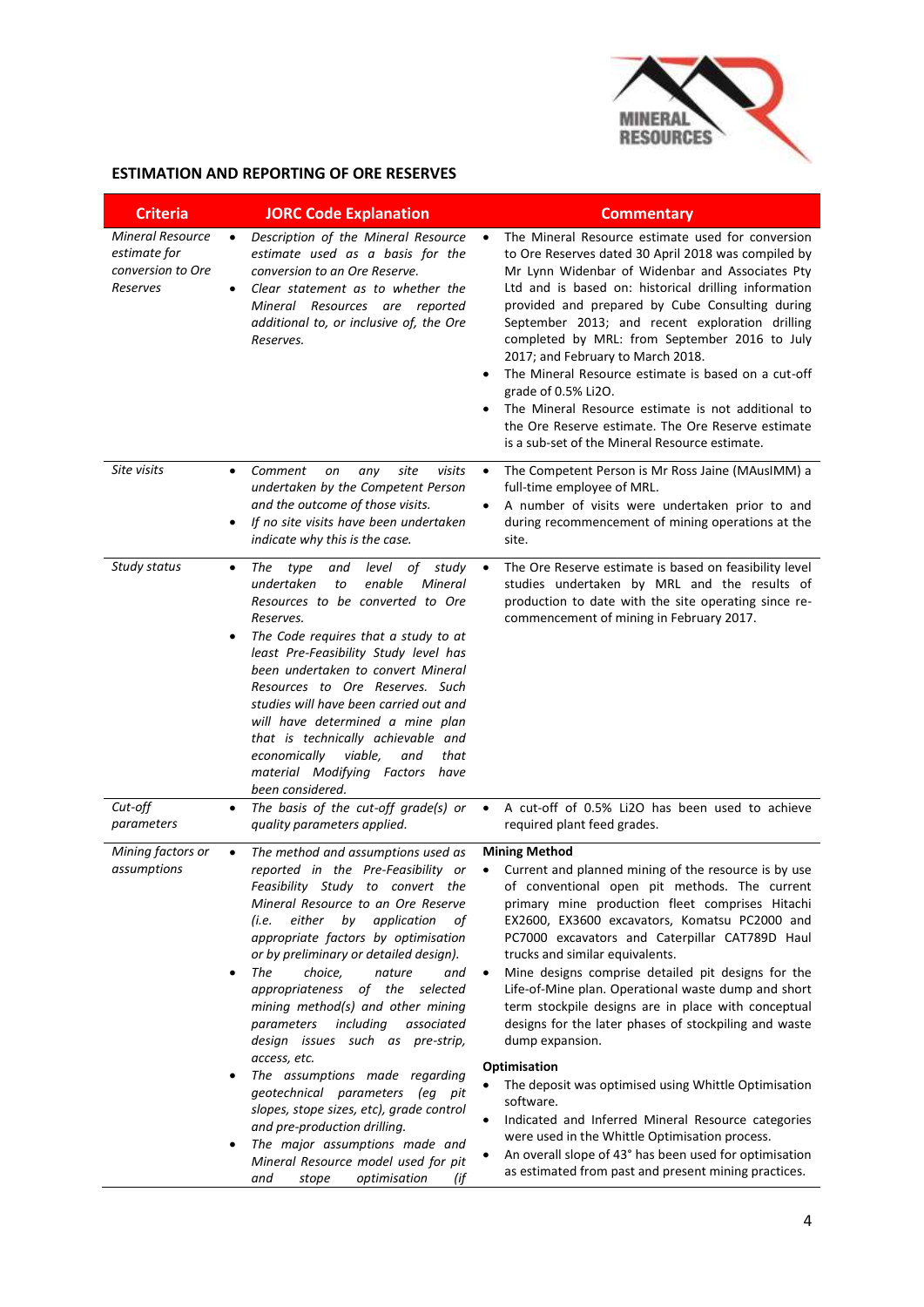

| <b>Criteria</b> | <b>JORC Code Explanation</b> | <b>Commentary</b> |
|-----------------|------------------------------|-------------------|
|-----------------|------------------------------|-------------------|

#### *appropriate).*

- *The mining dilution factors used.*
- *The mining recovery factors used.*
- *Any minimum mining widths used.*
- *The manner in which Inferred Mineral Resources are utilised in mining studies and the sensitivity of the outcome to their inclusion.*
- *The infrastructure requirements of the selected mining methods.*
- Dilution and ore loss has been modelled by regularisation of the geological resource model using a selective mining unit of 10.0m (length) by 10.0m (width) by 5.0m (depth) with the cut-off grade applied after regularisation.
- A minimum mining width of 30m has been used in the pit designs.
- No additional ore loss or ore recovery factors have been applied based on the most recent available reconciliation information from operations.

#### **Mine Plan**

 Inferred Mineral Resources were included in the optimisation and 26.3Mt at 1.23% Li2O of Inferred Mineral Resources are included in the mine plans. No Inferred Mineral Resources have been reported in the Ore Reserves.

#### **Infrastructure requirements of the selected mining method**

 The Wodgina Project is currently operational with all required infrastructure for mining in place.

*Metallurgical factors or assumptions*

- *The metallurgical process proposed and the appropriateness of that process to the style of mineralisation.*
- *Whether the metallurgical process is well-tested technology or novel in nature.*
- *The nature, amount and representativeness of metallurgical test work undertaken, the nature of the metallurgical domaining applied and the corresponding metallurgical recovery factors applied.*
- *Any assumptions or allowances made for deleterious elements.*
- *The existence of any bulk sample or pilot scale test work and the degree to which such samples are considered representative of the orebody as a whole.*
- *For minerals that are defined by a specification, has the ore reserve estimation been based on the appropriate mineralogy to meet the specifications?*
- An upgrade of the existing processing facilities and site infrastructure at Wodgina is in progress to support a 750ktpa spodumene plant producing 6% spodumene concentrate. This plant is currently under construction and will be delivered in three trains, each with a capacity of 250ktpa.
- Production of 6% spodumene concentrate from each of the three trains is expected to commence in October 2018, December 2018 and March 2019 respectively.
- When completed the processing plant will consist of:
	- o A three-stage crushing circuit primary crushing, secondary crushing, highpressure grinding rollers (HPGRs) with capacity of 10mtpa ;
	- $\circ$  A modular wet processing plant three parallel trains each producing 250ktpa of spodumene;
	- o Ball milling, de-sliming and iron removal stages;
	- o A conventional spodumene flotation circuit; and
	- o Filtration of the spodumene concentrate to <10% moisture for transport to Port Hedland for shipping

*Environmental The status of studies of potential environmental impacts of the mining and processing operation. Details of waste rock characterisation and the consideration of potential sites, status of design options considered and, where applicable, the status of approvals for process residue storage and waste dumps should be reported.* All required environmental approvals are in place for the Wodgina mine operation, including a new process plant, power station and tailings storage facility. Waste rock characterisation studies have been completed and indicate Potentially Acid Forming material. Waste characterisation continues to be undertaken as part of ongoing operations. Additional approvals for expansion of mining and infrastructure activities including an aerodrome are currently being sought.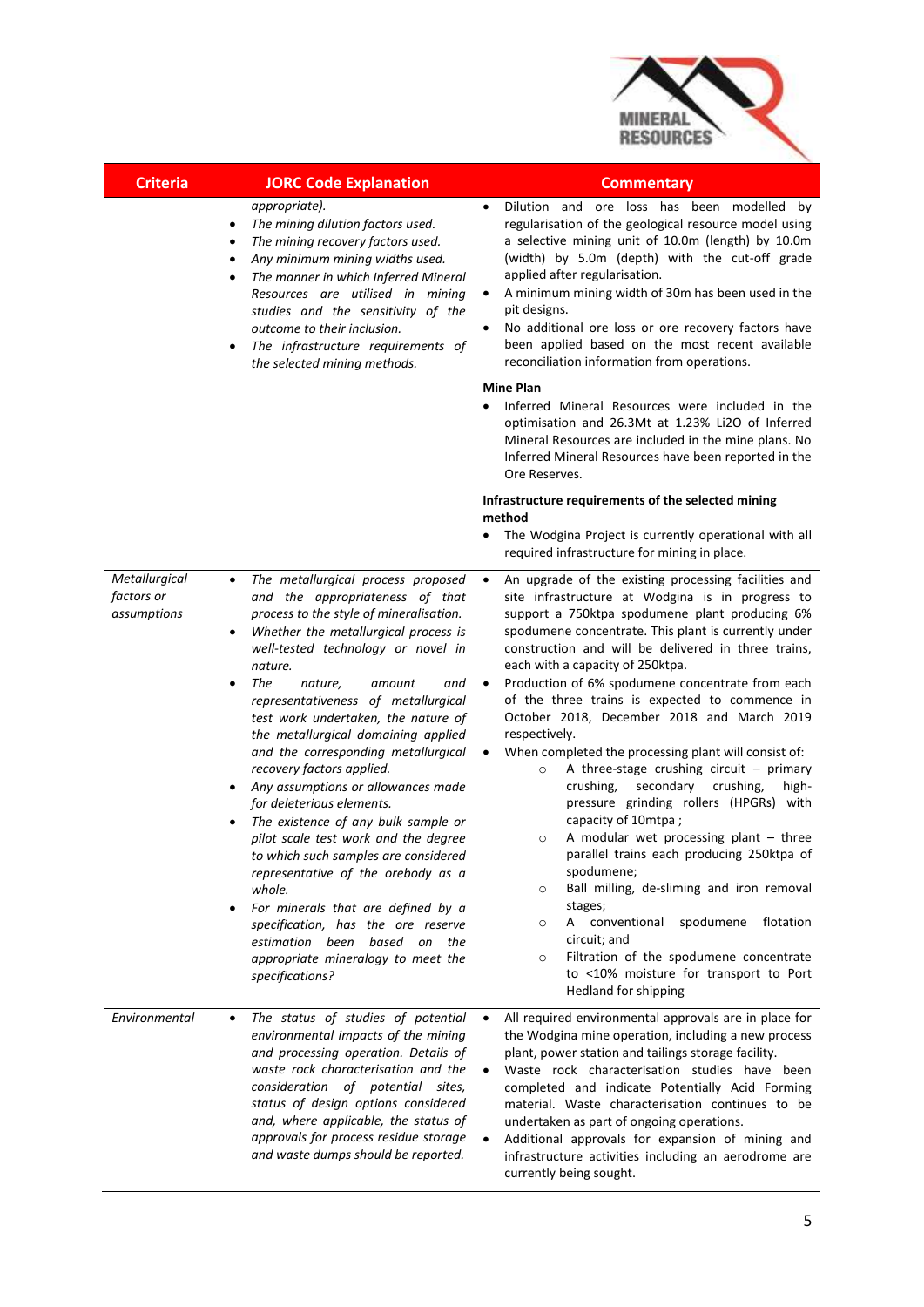

| <b>Criteria</b> | <b>JORC Code Explanation</b>                                                                                                                                                                                                                                                                                                                                                                                                                                                                                                                                                                                                                                                                                                | <b>Commentary</b>                                                                                                                                                                                                                                                                                                                                                                                                                                                                                                                                                                                                                                                                                                                                                                                                                                                                                                                                                                                                                                                                                                                                                                                                                                                                                                                                                                                                                                                                                                                                                                                    |
|-----------------|-----------------------------------------------------------------------------------------------------------------------------------------------------------------------------------------------------------------------------------------------------------------------------------------------------------------------------------------------------------------------------------------------------------------------------------------------------------------------------------------------------------------------------------------------------------------------------------------------------------------------------------------------------------------------------------------------------------------------------|------------------------------------------------------------------------------------------------------------------------------------------------------------------------------------------------------------------------------------------------------------------------------------------------------------------------------------------------------------------------------------------------------------------------------------------------------------------------------------------------------------------------------------------------------------------------------------------------------------------------------------------------------------------------------------------------------------------------------------------------------------------------------------------------------------------------------------------------------------------------------------------------------------------------------------------------------------------------------------------------------------------------------------------------------------------------------------------------------------------------------------------------------------------------------------------------------------------------------------------------------------------------------------------------------------------------------------------------------------------------------------------------------------------------------------------------------------------------------------------------------------------------------------------------------------------------------------------------------|
| Infrastructure  | of<br>The<br>existence<br>appropriate<br>$\bullet$<br>infrastructure: availability of land for<br>plant development, power, water,<br>transportation (particularly for bulk<br>commodities),<br>labour,<br>accommodation; or the ease with<br>which the infrastructure can be<br>provided, or accessed.                                                                                                                                                                                                                                                                                                                                                                                                                     | Existing infrastructure in place supports current<br>$\bullet$<br><b>DSO</b><br>production<br>operational<br>requirements<br>at<br>5.28Mtpa.<br>Major additional infrastructure requirements for the<br>$\bullet$<br>spodumene concentrate plant include an upgrade of<br>processing<br>facilities<br>and<br>the<br>existing<br>site<br>infrastructure at Wodgina to support a 750ktpa<br>producing<br>6%<br>spodumene<br>plant<br>spodumene<br>concentrate.<br>This<br>plant<br>currently<br>is<br>under<br>construction and will be delivered in three trains,<br>each with a capacity of 250ktpa.<br>Production of 6% spodumene concentrate from each<br>of the three trains is expected to commence in<br>October 2018, December 2018 and March 2019<br>respectively.<br>When completed the processing plant will consist of:<br>A three-stage crushing circuit $-$ primary crushing,<br>secondary crushing, high-pressure grinding rollers<br>(HPGRs) with capacity of 10mtpa;<br>A modular wet processing plant - three parallel trains<br>each producing 250ktpa of spodumene;<br>Ball milling, de-sliming and iron removal stages;<br>A conventional spodumene flotation circuit; and<br>Filtration of the spodumene concentrate to <10%<br>moisture for transport to Port Hedland for shipping<br>Additional Infrastructure required currently under<br>construction or planned are:<br>Power station: 32 x 2MW gas gen-sets<br>$\circ$<br>totalling 65MW<br>Camp:<br>Upgrade<br>750-room<br>to<br>$\circ$<br>accommodation facility<br>Airstrip capable of landing jet aircraft<br>$\circ$ |
| Costs           | The derivation of, or assumptions<br>$\bullet$<br>made, regarding projected capital<br>costs in the study.<br>The methodology used to estimate<br>operating costs.<br>Allowances made for the content of<br>deleterious elements.<br>The derivation of assumptions made<br>$\bullet$<br>of metal or commodity price(s), for<br>the principal minerals and co-<br>products.<br>The source of exchange rates used in<br>the study.<br>Derivation of transportation charges.<br>The basis for forecasting or source of<br>$\bullet$<br>treatment and refining charges,<br>for failure<br>penalties<br>to<br>meet<br>specification, etc.<br>The allowances made for royalties<br>both<br>Government and<br>payable,<br>private. | Capital requirements have been estimated through<br>$\bullet$<br>the MRL group's internal specialist engineering<br>capability<br>Future operating costs were estimated using a<br>combination of existing DSO operating costs with<br>adjustments from spodumene concentrate plant pre-<br>feasibility studies.<br>The cost estimates are in AUD with the exchange rate<br>$\bullet$<br>sourced internally from MRL corporate projections<br>Transportation costs have been estimated using<br>$\bullet$<br>projections of actual operating costs<br>Government royalties have been included in the costs<br>$\bullet$<br>No deleterious content discounts have been applied<br>$\bullet$<br>Treatment and processing costs have been estimated<br>$\bullet$<br>based on various existing MRL Crushing and Lithium<br>and Iron Ore processing operations<br>Pricing estimates of DSO and Spodumene products<br>$\bullet$<br>are internal price forecasts based on prices received<br>for existing DSO and Spodumene products from MRL<br>lithium operations at Wodgina and Mt Marion and<br>external price forecast studies                                                                                                                                                                                                                                                                                                                                                                                                                                                                         |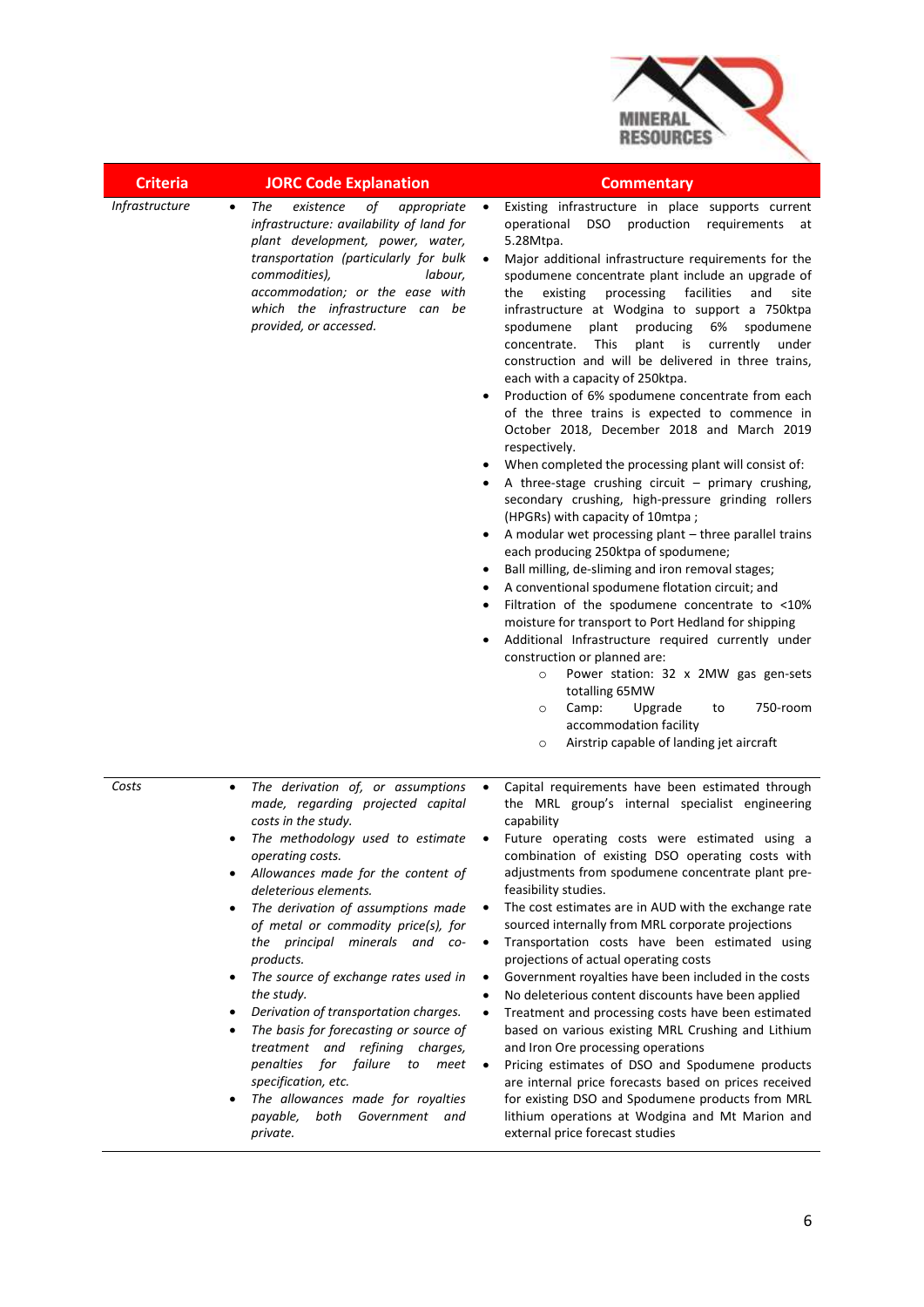

| <b>Criteria</b>      | <b>JORC Code Explanation</b>                                                                                                                                                                                                                                                                                                                                                                                                                                                                                                                           | <b>Commentary</b>                                                                                                                                                                                                                                                                                                                                                                                                                                                                                                                                                                                                                                                                                                                                                                                                                                                  |
|----------------------|--------------------------------------------------------------------------------------------------------------------------------------------------------------------------------------------------------------------------------------------------------------------------------------------------------------------------------------------------------------------------------------------------------------------------------------------------------------------------------------------------------------------------------------------------------|--------------------------------------------------------------------------------------------------------------------------------------------------------------------------------------------------------------------------------------------------------------------------------------------------------------------------------------------------------------------------------------------------------------------------------------------------------------------------------------------------------------------------------------------------------------------------------------------------------------------------------------------------------------------------------------------------------------------------------------------------------------------------------------------------------------------------------------------------------------------|
| Revenue factors      | The derivation of, or assumptions<br>$\bullet$<br>made regarding revenue factors<br>including head grade, metal or<br>commodity price(s) exchange rates,<br>transportation<br>and<br>treatment<br>charges,<br>penalties,<br>smelter<br>net<br>returns, etc.<br>The derivation of assumptions made<br>$\bullet$<br>of metal or commodity price(s), for<br>the principal metals, minerals and co-<br>products.                                                                                                                                           | The exchange rate has been sourced internally from<br>$\bullet$<br>MRL corporate projections<br>Transportation costs have been estimated using<br>$\bullet$<br>projections of actual operating costs<br>Government royalties have been included in the costs<br>$\bullet$<br>No deleterious content discounts have been applied<br>$\bullet$<br>Treatment and processing costs have been estimated<br>$\bullet$<br>based on various existing MRL Crushing and Lithium<br>and Iron Ore processing operations<br>Pricing estimates of DSO and Spodumene products<br>$\bullet$<br>are internal price forecasts based on prices received<br>for existing DSO and Spodumene products from MRL<br>lithium operations at Wodgina and Mt Marion and<br>external price forecast studies<br>The Spodumene revenue estimates are based on an<br>overall metal recovery of 65% |
| Market<br>assessment | The demand,<br>supply<br>and stock<br>٠<br>for<br>situation<br>the<br>particular<br>commodity, consumption trends and<br>factors likely to affect supply and<br>demand into the future.<br>A customer and competitor analysis<br>$\bullet$<br>along with the identification of likely<br>market windows for the product.<br>Price and volume forecasts and the<br>$\bullet$<br>basis for these forecasts.<br>For industrial minerals the customer<br>$\bullet$<br>specification, testing and acceptance<br>requirements prior to a supply<br>contract. | Numerous external assessments forecast high<br>$\bullet$<br>Lithium demand underpinned by Electric Vehicle<br>rechargeable battery demand<br>A competitor analysis has been undertaken<br>$\circ$<br>evaluating; or<br>Price and Volume forecasts.<br>$\circ$<br>MRL currently markets and manages lithium DSO<br>$\bullet$<br>and Spodumene products and specifications to<br>customers utilising in house marketing expertise<br>Projected pricing estimates of DSO and Spodumene<br>$\bullet$<br>products are based on consideration of: prices<br>received for existing DSO and Spodumene products<br>from MRL lithium operations at Wodgina and Mt<br>Marion;<br><b>External Lithium Pricing Forecasts</b><br>$\bullet$                                                                                                                                       |
| Economic             | The inputs to the economic analysis<br>$\bullet$<br>to produce the net present value<br>(NPV) in the study, the source and<br>confidence of these economic inputs<br>including<br>estimated<br>inflation,<br>discount rate, etc.<br>NPV ranges and sensitivity<br>to<br>$\bullet$<br>variations<br>significant<br>in<br>the<br>assumptions and inputs.                                                                                                                                                                                                 | Whittle 4X analysis was undertaken to identify the<br>$\bullet$<br>economic portions of the deposit.<br>Sensitivity analysis using +/- 20% from assumed<br>$\bullet$<br>values indicates the project is most sensitive to direct<br>revenue factors such as price, metallurgical recovery,<br>processing and mining cost.<br>A discount rate of 7.3% was applied                                                                                                                                                                                                                                                                                                                                                                                                                                                                                                   |
| <b>Social</b>        | The status of agreements with key<br>$\bullet$<br>stakeholders and matters leading to<br>social licence to operate.                                                                                                                                                                                                                                                                                                                                                                                                                                    | All required native title and heritage agreements are<br>$\bullet$<br>in place for the current operation underway. These<br>include Native Title and Heritage agreements with the<br>Karriyarra people.                                                                                                                                                                                                                                                                                                                                                                                                                                                                                                                                                                                                                                                            |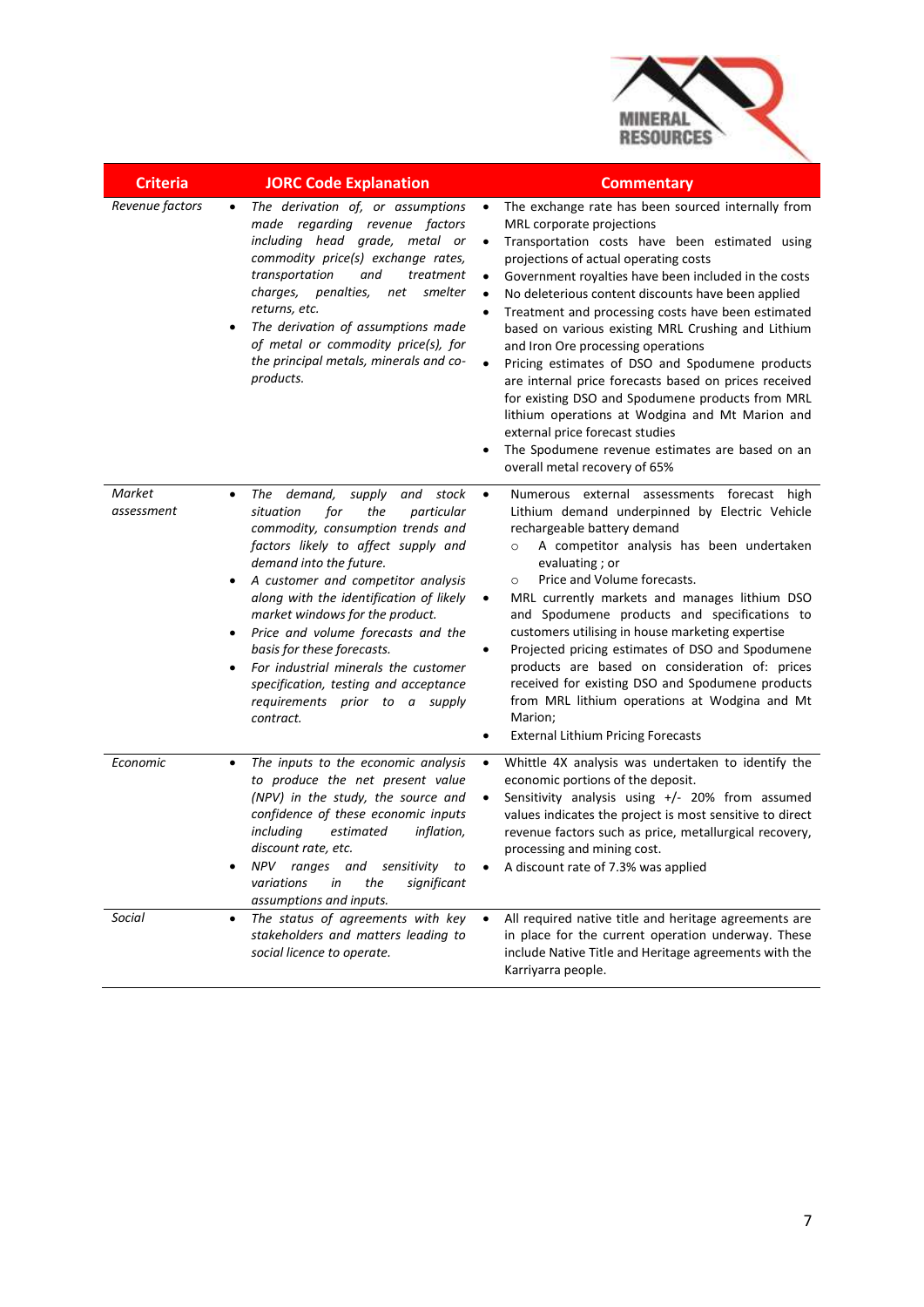

| <b>Criteria</b>          | <b>JORC Code Explanation</b>                                                                                                                                                                                                                                                                                                                                                                                                                                                                                                                                                                                                                                                                                                                                                                                                                                                                                             | <b>Commentary</b>                                                                                                                                                                                                                                                                                                                                                                                                                    |
|--------------------------|--------------------------------------------------------------------------------------------------------------------------------------------------------------------------------------------------------------------------------------------------------------------------------------------------------------------------------------------------------------------------------------------------------------------------------------------------------------------------------------------------------------------------------------------------------------------------------------------------------------------------------------------------------------------------------------------------------------------------------------------------------------------------------------------------------------------------------------------------------------------------------------------------------------------------|--------------------------------------------------------------------------------------------------------------------------------------------------------------------------------------------------------------------------------------------------------------------------------------------------------------------------------------------------------------------------------------------------------------------------------------|
| <b>Other</b>             | To the extent relevant, the impact of<br>$\bullet$<br>the following on the project and/or<br>on the estimation and classification<br>of the Ore Reserves:<br>Any identified material naturally<br>occurring risks.<br>The<br>status<br>of material<br>legal<br>and<br>marketing<br>agreements<br>arrangements.<br>The<br>status<br>of<br>governmental<br>$\bullet$<br>agreements and approvals critical to<br>the viability of the project, such as<br>mineral tenement<br>status,<br>and<br>government and statutory approvals.<br>There must be reasonable grounds to<br>expect that all necessary Government<br>approvals will be received within the<br>timeframes anticipated in the Pre-<br>Feasibility<br>or Feasibility<br>study.<br>Highlight and discuss the materiality<br>of any unresolved matter that is<br>dependent on a third party on which<br>extraction<br>of<br>the<br>reserve<br>is<br>contingent. | Identified risks include the following:<br>$\bullet$<br>Overall wall angles for optimisation with further<br>$\circ$<br>confirm or modify<br>studies to<br>currently<br>underway                                                                                                                                                                                                                                                     |
| Classification           | The basis for the classification of the<br>$\bullet$<br>Ore Reserves into varying confidence<br>categories.<br>Whether the result appropriately<br>reflects the Competent Person's view<br>of the deposit.<br>The proportion of Probable Ore<br>Reserves that have been derived from<br>Measured Mineral Resources (if any).                                                                                                                                                                                                                                                                                                                                                                                                                                                                                                                                                                                             | The Ore Reserves have been classified based on their<br>$\bullet$<br>Mineral Resource classification within the 60%<br>Revenue Factor shell, with all Indicated Mineral<br>Resources converted to Probable Ore Reserves.<br>classification<br><b>This</b><br>appropriately reflects<br>the<br>$\bullet$<br>Competent Person's view<br>No Probable Ore Reserves have been derived from<br>$\bullet$<br>the Measured Mineral Resources |
| <b>Audits or reviews</b> | The results of any audits or reviews of<br>$\bullet$<br>Ore Reserve estimates.                                                                                                                                                                                                                                                                                                                                                                                                                                                                                                                                                                                                                                                                                                                                                                                                                                           | There have been no external audits or reviews of the<br>$\bullet$<br>Ore Reserve estimates.<br>There have been internal peer reviews confirming the<br>Ore Reserve estimates.                                                                                                                                                                                                                                                        |